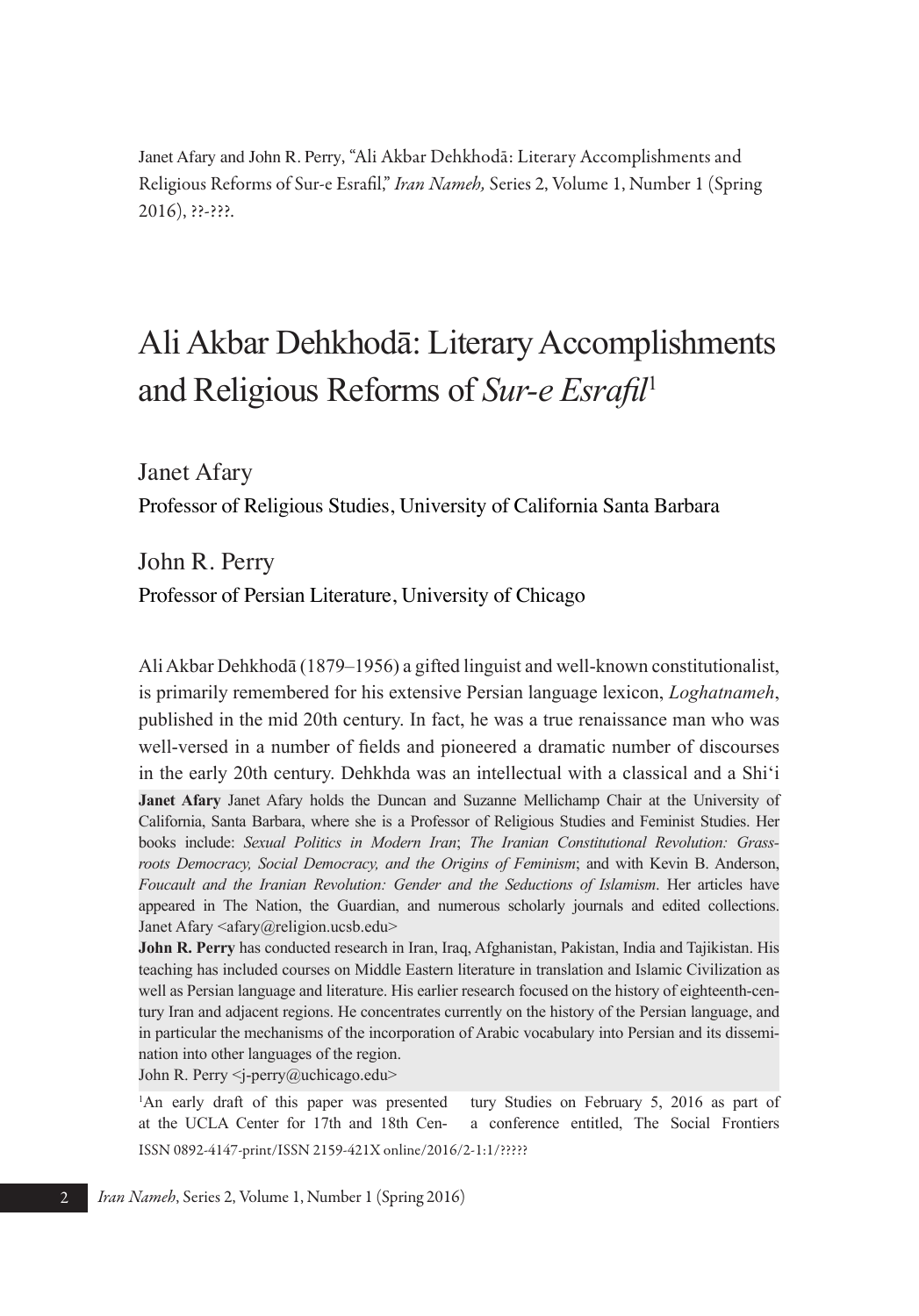Islamic education, a former diplomat, a poet and wordsmith, a social democrat activist, and polemicist, an early advocate of women's rights, and a journalist with a deadline, among others.

In the early years of the Iranian Constitutional Revolution (1906-11), Dehkhodā began contributing to the weekly social democratic paper *Sur-e Esrāfil* (henceforth *SE*). He published a series of satirical columns under the title *Charand-o Parand* and penned a number of editorials. *Sur-e Esrāfil* (henceforth *SE*) refers to the trumpet call of the archangel (Qur'an 18:99; the "last trump" of I Corinthians 15:52 and Handel's *Messiah*), to be sounded on the day of bodily resurrection, when humankinds are to answer for their deeds in this world.

*SE* began publication in 1907, ten months after the August 1906 revolution. The eight- to ten-page weekly paper was issued on Thursdays (the day before the Friday weekend). As with other popular newspapers of the period, a few hours after it appeared, each issue was sold and resold and the contents shared by thousands of literate, semiliterate, and even illiterate citizens. The masthead of the paper, "Liberty, Equality, and Fraternity," is an obvious reference to the 1789 French Revolution, though the paper's ideology was a mix of liberal, populist, and socialist positions.

The borders between Iran and the Caucasus and Central Asia were quite porous in this period and there was a great deal of interaction between the Shi'i/Azeri speaking population of Iranian Azerbaijan and the region that today includes the republics of Azerbaijan, Georgia, and Armenia. Many, if not all Azeri intellectuals were trilingual. They spoke Azeri, Persian and Russian and often also communicated in Armenian and Georgian languages. There was also a great deal of economic interaction across the border among merchants of cities such as Tabriz, Baku, and Tiflis (Tbilisi) and Iranian peasants who became seasonal workers in the oil fields of Baku.

These ties influenced intellectual and discursive exchanges across the border. Of these the social democratic newspaper *Mollā Nasreddin*, which had begun publication in Tiflis in 1906, had a significant influence on *SE*. Crucially, the Russian rulers (since 1800) were nominally committed to supporting the modernist, liberal, and secularist aspirations of the *Mollā Nasreddin* and its readers, and though their suspicions of Pan-Turkist plots did lead them to censor or close the journal at times. It survived

of Persian Learning: Testing the Limits of a Eurasian Lingua Franca, 1600-1900. A more detailed discussion of these issues will appear in our forthcoming translation of Ali Akbar Dehkhodā's classic. See Janet Afary and John R. Perry (eds.), *Charand-o Parand: Revolutionary Satire from Iran, 1907-1909* (New Haven: Yale University Press, 2016).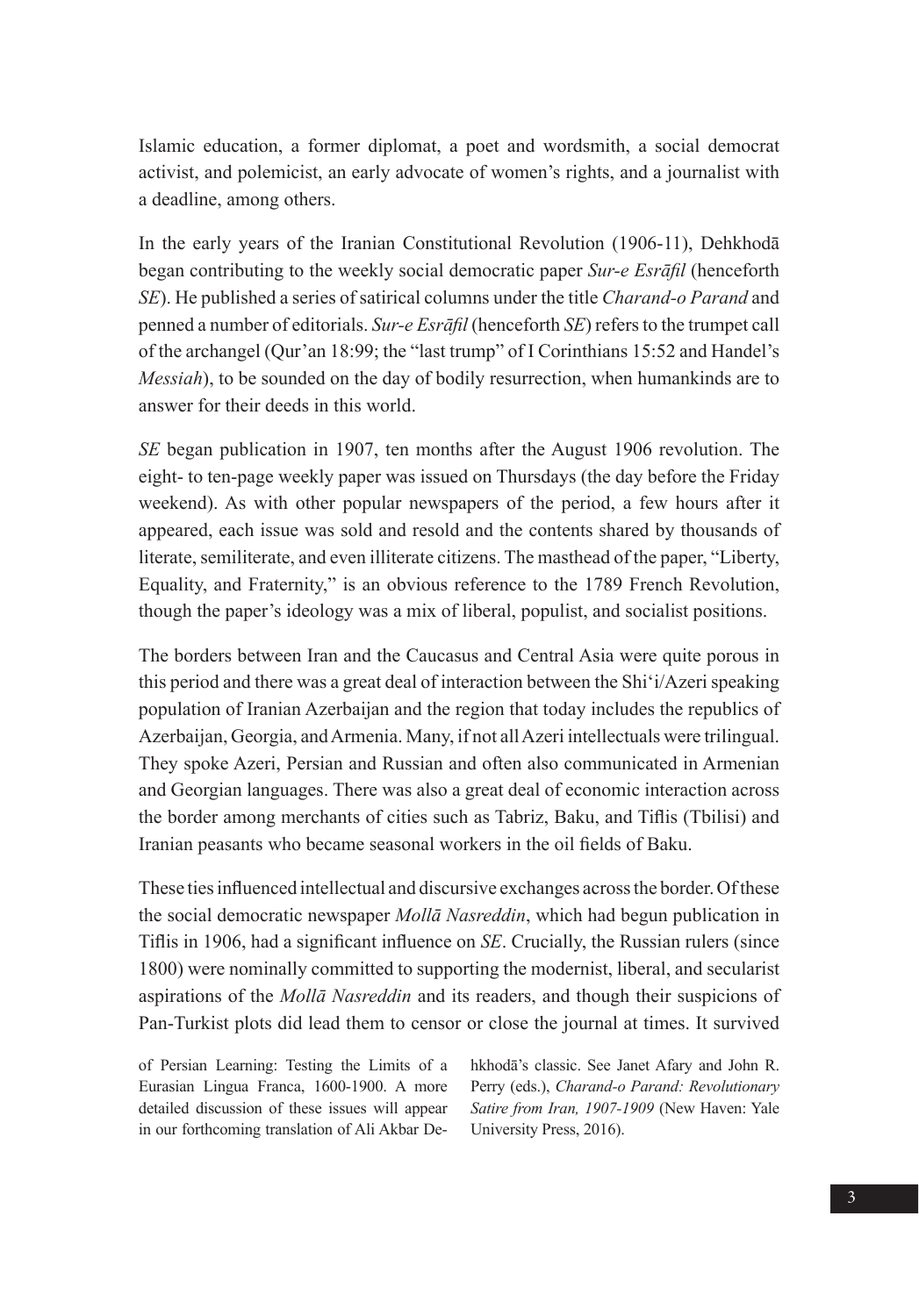well into the Soviet period. In Iran, the vacillating Qajar establishment, resisting intermittent pressure from European diplomats to liberalize, tried desperately to stop *Mollā Nasreddin* from crossing the border, and eventually clamped down and silenced the constitutionalists and their loudest voice *SE*.

Both the editor of *Mollā Nasreddin* Jalil Mammed-Qolizādeh (d. 1932), and the poet and satirist Ali Akbar Taherzādeh Sāber (d. 1911) knew Persian and belonged to Shi'i and Azeri-speaking families with deep roots in Iran. Qolizadeh moved to Tabriz after the Bolshevik Revolution, and briefly published *Mollā Nasreddin* in that city. Sāber had traveled to Iran in his youth. A third member of the editorial staff, Mohammad Sa'id Ordubādi, a socialist playwright, later joined the Iranian civil war of 1908-1909 and wrote a novel about his experience. So the relationship was extremely close and there were extensive cultural and political exchanges between *MN* and *SE* as the two bantered back and forth on major issues of the time.

Despite their many common interests and similarities in tactics, *Mollā Nasreddin* and *Sur-e Esrāfil* were quite different in several respects. From the outset, the Tbilisi paper was strikingly modern-looking, with its cover and content in both Arabic and Cyrillic scripts, and abounding in color and illustrations. It specialized in humorous cartoons, skillfully drawn and mostly in color, appealing to the illiterate as well as the educated public. Its Tehran counterpart *SE* was in black-and-while, written in uncompromising lines of Arabic script with only the masthead offering a patch of calligraphy and illustration. Whereas *Mollā Nasreddin*, written in Turkish, the vernacular and/or literary medium of most of the Ottoman realms, the Caucasus, and Central Asia, became "the satirical journal for the whole Muslim East."[FN] *SE* in Persian was more restricted territorially. Persian was still widely read in Afghanistan, India, and Central Asia, and the journal was of great interest to Iranians of all classes, sex, and religion and residents of the South Caucasus familiar with Persian.

Like *Mollā Nasreddin*, *SE* adopted an uncompromising anticolonialist position and routinely commented on the machinations of Western diplomats in Iran, specifically those of Russia and Great Britain. *SE* was also critical of the new monarch, Mohammad-Ali Shah (r. 1907–9), who took the reins after the death of his father in January 1907 and immediately began a relentless battle against the new constitutional order. Both journals supported women's rights, though *MN* was by far more outspoken in this area with its graphic caricatures.<sup>2</sup>

2 For some of the differences in their gender discourses, including same-sex relations, see Janet

Afary, *Sexual Politics in Modern Iran* (Cambridge UP, 2009), 134-141.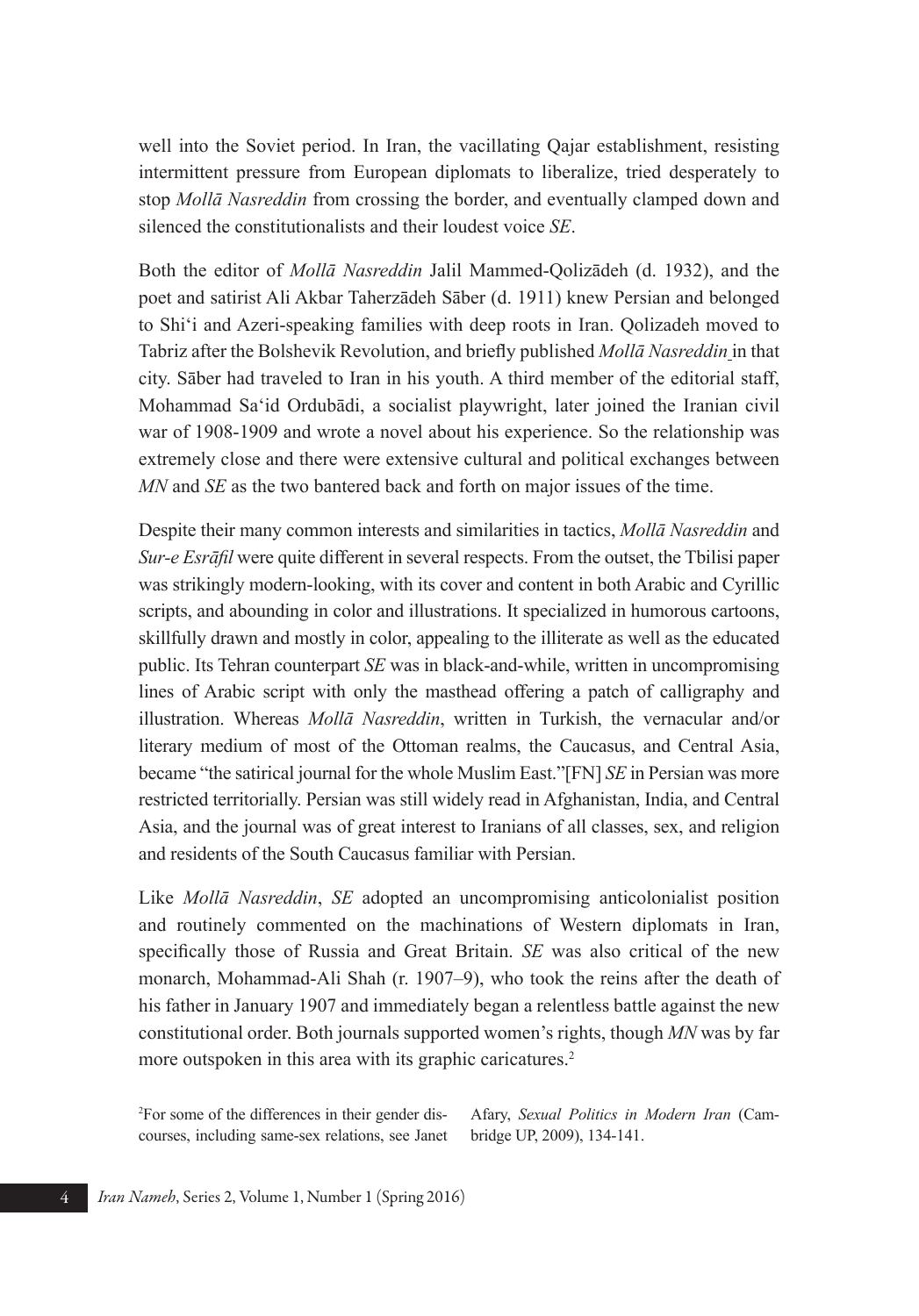In Iran, *SE* stood out for initiating a new discourse that combined elements from the French Enlightenment and European social democracy. It freely referenced icons of Western liberalism such as Jean-Jacques Rousseau, and also dabbled in contemporary European discussions on social democracy. *SE* initiated an epistemological debate on concepts such as knowledge (*'elm*) and freedom (*āzādi*). The paper routinely discussed tenets of social democracy, such as greater respect for the labor and dignity of workers and peasants. It called for the free distribution of crown and waqf (religious endowment) lands and the sale to the peasants who tilled it of land owned by major landowners. Dehkhodā and *SE*'s other writers called upon the Majlis deputies to set up a national bank that would facilitate such an agenda, by purchasing the land of major landlords and distributing it among the cultivators. The paper also called for an eight-hour workday, free education, and universal suffrage for both men and women.

But the paper reserved by far its harshest criticisms for the clerical establishment, both the lowest-ranking members of the caste of mullas, who were blamed for propagating ignorance and superstition, and those belonging to the highest echelons (*mojtaheds*), such as Shaykh Fazlollāh Nuri, who had openly sided with the anticonstitutionalist faction.

The literary accomplishments of *SE* remains highly underestimated to this day. We have tried to remedy this situation by translating Dehkhda's columns in its entirely into English in a volume that will appear under the title Charand-o Parand (Stuff and Nonsense) in May 2016. This translation hopefully alerts a new generation of scholars of modern Iran to the immense accomplishments of Dehkhodā.<sup>3</sup> Our work should be of interest to both Persian and non-Persian speakers, since we have attempted to explain the many ambiguities of the text, the puns, the allusions, and the myriad historical references that were aimed at an Iranian audience of more than a century ago and are often not appreciated by the contemporary reader.

By drawing parallels between Persian proverbs or folkloric witticisms and the contemporary situation, Dehkhodā broke with the ornate and abstruse style of Persian literature and discussed complicated political issues of the time in an easily

3 These columns have been reprinted several times in Tehran and we have benefited from these Persian editions, especially the notes in the 1980 annotated edition of *Dehkhodā's Maqālāt*  (articles and columns) by Mohammad Dabirsiāqi. Dabirsiāqi glosses many of the historical

references and some generally well-known idioms (we have cited only notes in the first impression of his book (Faridun Elmi, 1358/1980)), his apparatus omits many of the more obscure allusions and colloquialisms.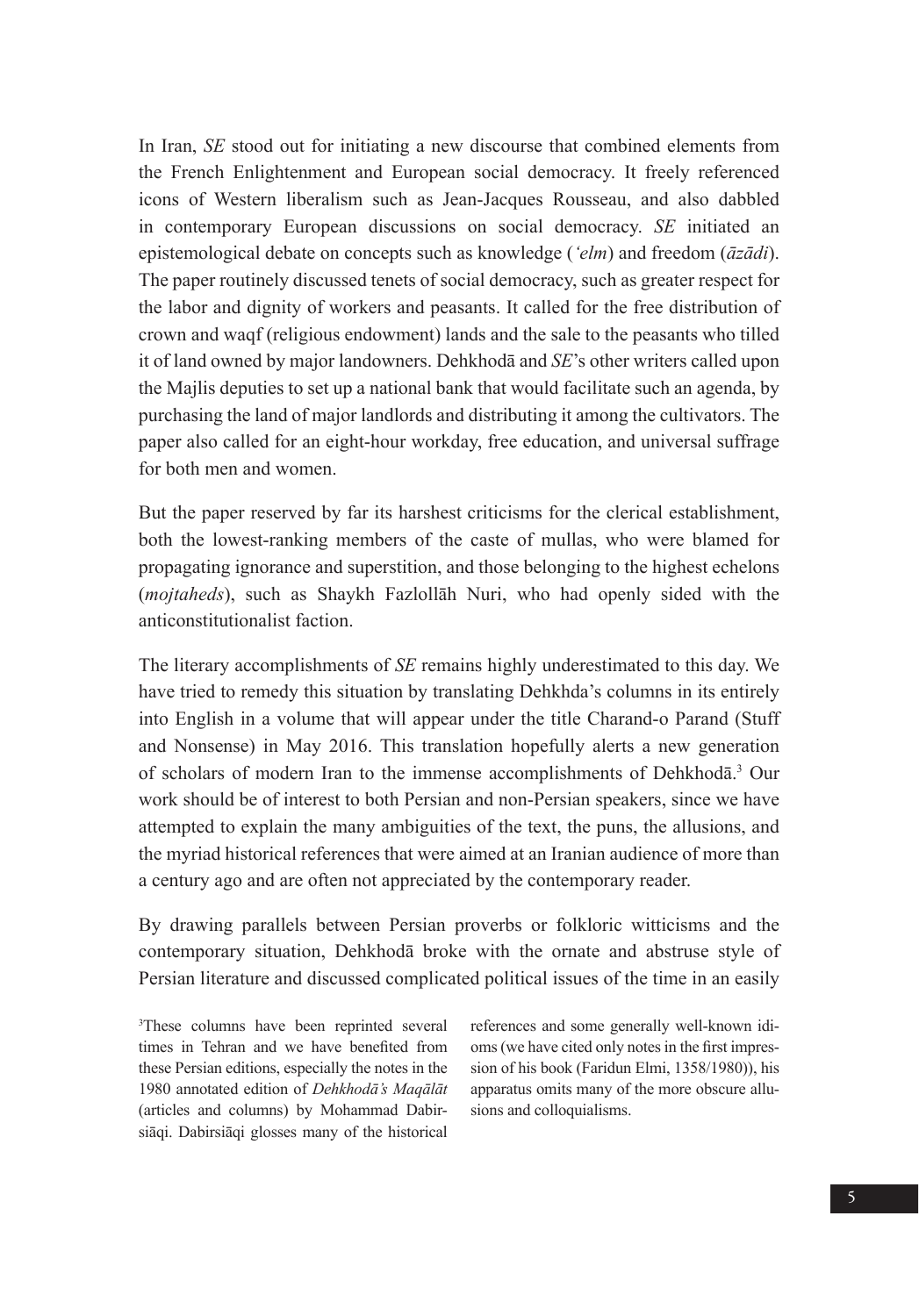accessible language. No one was excused. Not the despotic shah and the royal elite, who lived extravagant lifestyles ("[The Shah on the Warpath]," *SE* no. 32), nor the clerics who labeled as blasphemy any reform or innovation in the law ("[Religion for the Elite, Religion for the Masses]," no. 14), nor the simple peasants and illiterate mothers who, despite a lot little better than slavery, perpetuated the superstitions and acquiesced in the injustices that reinforced their bondage ("Reply to Letter," no. 11; "Reply from the Newspaper," no. 13).

Primarily because of the popularity of the *Charand-o Parand* columns, *SE* became a harbinger of modern journalism in Iran. At this time, *Revue du monde musulman*  translated some of the essays into French and called it "the most literary, the best written, the best composed, and the most vehement of the newspapers that appear in Iran today."4 Edward Granville ("E. G") Browne, the Cambridge scholar of Persian and vociferous supporter of the Constitutional Revolution, called *Charand-o Parand* "the best specimen of literary satire in Persian," and published his English translations of five extracts (from *SE* nos. 1, 2, 4. 17 and 24) in his *Literary History and Press and Poetry of Modern Persia*. These accolades continued decades after the demise of the paper. Sorour Soroudi write that classical Persian literature had provided few examples of social satire, and when it did their scope was limited. In contrast, Dehkhodā's satirical columns "form a turning point in the literary history of Iran in both their content and style." Likewise, Touraj Atabaki wrote recently that *SE* was the first Iranian newspaper to understand the dual meaning of modernity, "self-determination of the individual and critical thinking." Several critics have expressed the view that Dehkhodā's prose works form a bridge between journalism and the modern short story in Persian.

## **Challenges in Translation**

The phrase charand-o parand has a range of meanings, from the neutral or condescending "(idle) chit-chat, prattle" to the skeptical, dismissive, or indignant "bull, balderdash, stuff and nonsense." Etymologically, it derives from the Persian participles for "grazing" and "flying"; Steingass's Persian–English Dictionary of 1892 glosses it only as "beasts and birds," which—coincidentally or not—brings to mind the English phrase "cock and bull" or the American "horsefeathers."

Browne's translation of the title, "charivari," boldly goes beyond dictionary synonyms to between-the-lines interpretation. His word is originally the French expression (in US English, "shivaree") for a noisy folk ritual of late medieval to early modern times, in which a community expressed its disapproval of an inappropriate marriage or other social infraction with satirical songs and jests. Le Charivari was the apt title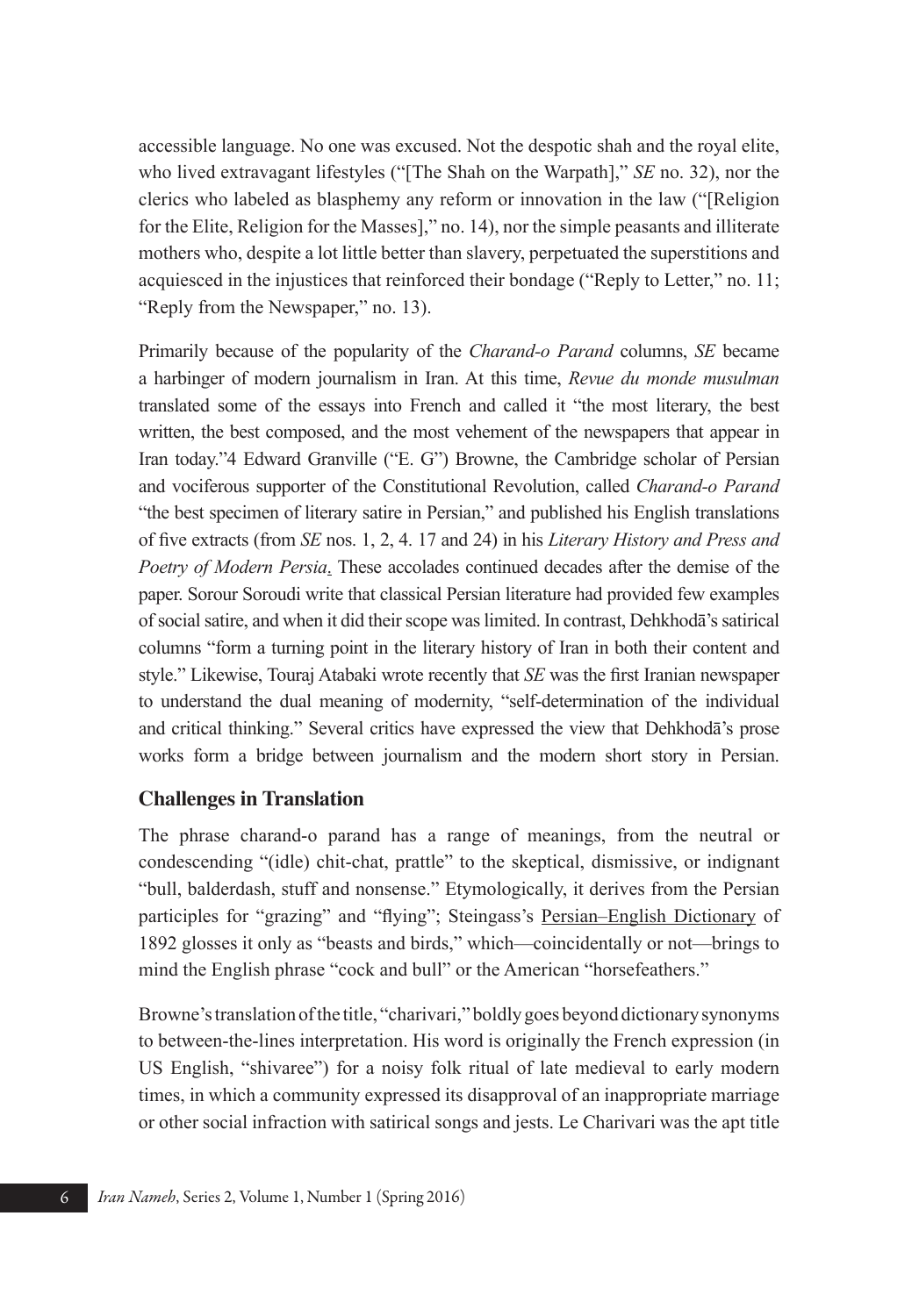of a Paris satirical newspaper famous for its political cartoons (1832–1937), and the English humorous weekly Punch appeared in 1841 with the subtitle "The London Charivari."4 Quite consciously, *SE* and its impertinent "prattle" declared themselves the scions of a venerable line of middle-class troublemakers.

Cultural differences are of course the chief source of problems and misjudgments in a translation. And when cultural norms or shibboleths are themselves the target of satire, the translator (or the reader) is virtually predestined to lose, or at least blunt, the point of the barb. The historical hiatus mentioned above adds to the usual cultural challenges of translation. Dehkhodā's determination to write in the living language rather than the timeworn molds of classical Persian introduced into literary Persian a host of colloquial idioms. Spoken Persian has changed at least as much as colloquial English in the course of the past century, so that Dehkhod's up-to-the-minute forms and meanings of 1907–9 are not always recognizable, or have subtly shifted in connotation, in the Perian of today. A parallel may be seen in his contemporary E. G. Browne's English translations of *Charand-o Parand* columns, one of which we included untouched in our text (see *SE* no. 17). Browne's Edwardian "toil and moil," for instance, sounds quaint to modern ears, just as Dehkhodā's phrase *charand-o parand* is no longer the Persian idiom of choice (any more than are "twaddle" or "balderdash" in English) to dismiss someone's discourse as nonsensical, irrelevant, or deceptive. Below we provide an example of challenges we faced.

An instance here is the stock Persian phrase *din raft*, "religion has gone (away)," as repeated by Muslims at numerous junctures where conventional morality is flouted in the story told by the country boy Āzād Khan Kerendi in *SE* no. 6. At the time of the Constitutional Revolution, conservatives also used the expression to criticize the progressive views of their opponents. The English cultural equivalent of this universal grouse (and the real meaning of the Persian phrase, unknown to Āzād Khan)—that people are not as honest, kind, modest, reliable, and so on, as they used to be—would be "religion is dead" or (depending on context) "God has forsaken us." But neither of these translations will work in every case, for several reasons. First, the base meaning of raft is "went, has gone (away), disappeared": contextual connotations such as "died, is dead" or "(has) left, deserted (us)" will sometimes ring false. Then, upper-

4 Dehkhodā, in one place where he explicitly connects the Persian idiom with the title of his columns (just before quoting the text of the shah's letter to the clerics of Najaf), appeals to his readers to "judge whether I have ever in all my life written such balderdash, or whether you

have ever read the like"—implying that serious criticism underlies his own brand of chitchat, while the real *charand-o parand* is the illogical and tendentious verbiage of the shah ("'The Speech of Kings Is the King of Speeches,'" *SE*, year 2, no. 1).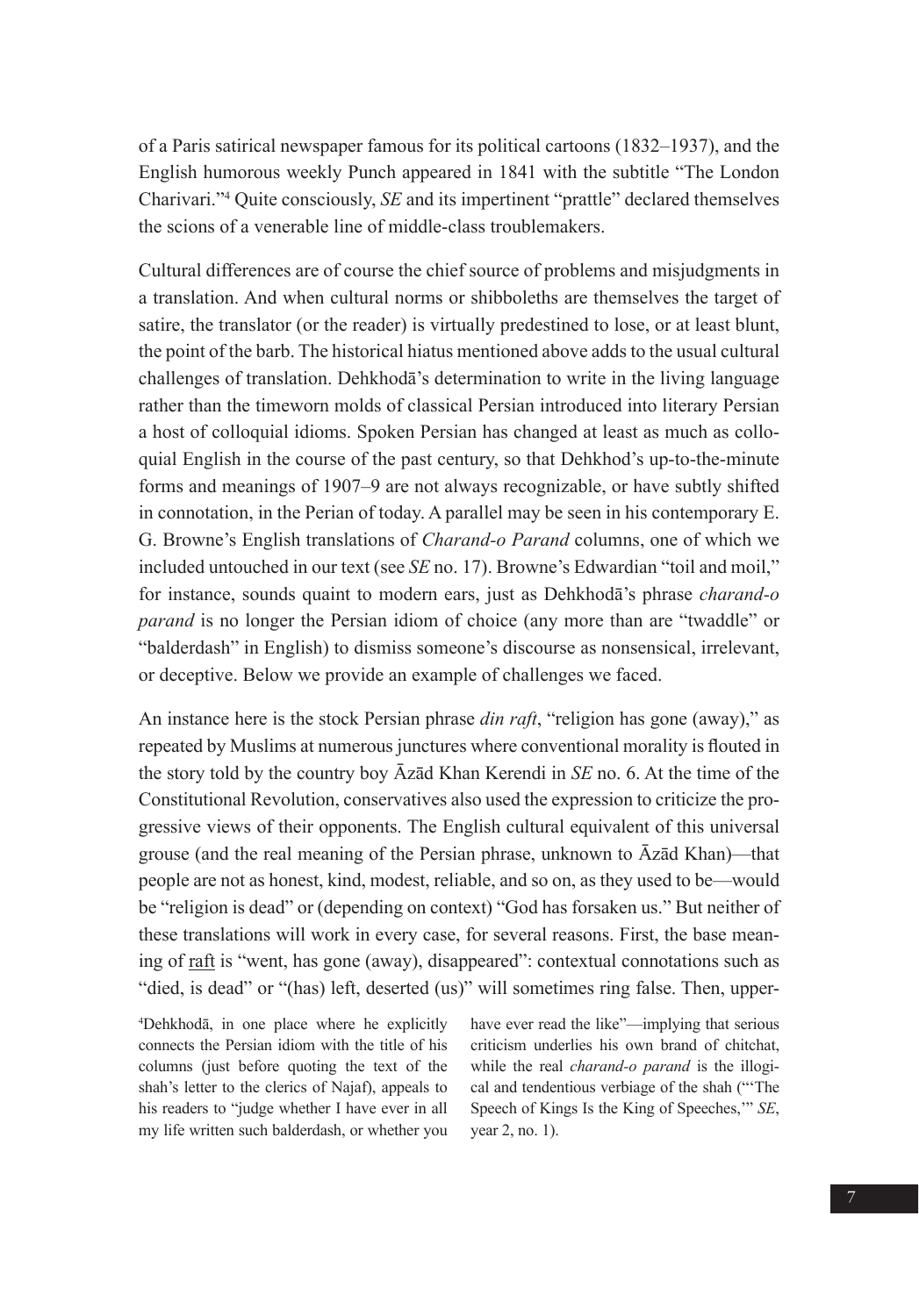most in the context of the story is that religion  $(\underline{din})$  for  $\overline{Az\overline{a}}d$  Khan is a mysterious something that his sketchy schooling has taught him he must possess in order not to end up in hell. His naïve accounts of half-understood experiences as a waif astray in the city (into which Dehkhodā, of course, injects clues to corruption and scandals that were obvious to his readers) convince the boy that "religion" must be one of a succession of material, financial, or sexual advantages that he and others have missed out on. Raft in these cases cannot always reasonably connote "died" or "left (of its own volition)," and the mysterious "religion" cannot be glossed by the familiar term "God." In this dilemma, a quasi-literal rather than an idiomatic rendition of the lament seems the only workable one. This miniature first-person *bildungsroman* is perhaps Dehkhodā's most daring departure from verisimilitude among the many elastic near-fantasies in the *Charand-o Parand* narratives; at least so it might appear in translation. The polysemy of the verb raft, "has gone; disappeared; deserted (us); is dead," in the author's cannily manipulated scenarios, which is the primary reason for this.<sup>5</sup> Suffice it here to note that the naïve young Kerendi, or Candide, makes his mystified way after a perfunctory religious "education" through a selfish and corrupt society where "religion" (*din*, an unidentifiable object which he has been told is essential for his salvation) eludes him, as it seems to elude so many others. At least he is a sufficiently modern creation to send his cri de coeur to a newspaper, where his correspondent—perhaps feeling obliged to heed the censor—is sympathetic but enigmatic. Below we provide excerpts from this column:

People, for God's sake help me! Newspaperman, for fear of the dawn of doomsday write to me, a Kurdish country boy, a response to my question!

My name is Āzād Khan Kerendi. My father fled with me from the oppression of Hosayn Khan Qal'eh-zanjiri in Kerend (a district in Kermanshah province, in the west of Iran) to Tehran, and he died there. I was a child; I went to stay as a houseboy with an ākhund who taught elementary school, and whenever I was free I sat in with his students. The ākhund saw that I was eager to learn and taught me to read. I became a mulla.

It was written in the book that you had to have religion; anyone who didn't would go to hell. I asked the ākhund what religion was. He told me it was Islam. I asked him what "Islam" meant. He said a few words, which I memorized; he said that this was the religion of Islam.

5 See also Christophe Balaÿ and Michel Cuypers, *Nouvelle persane*, 74.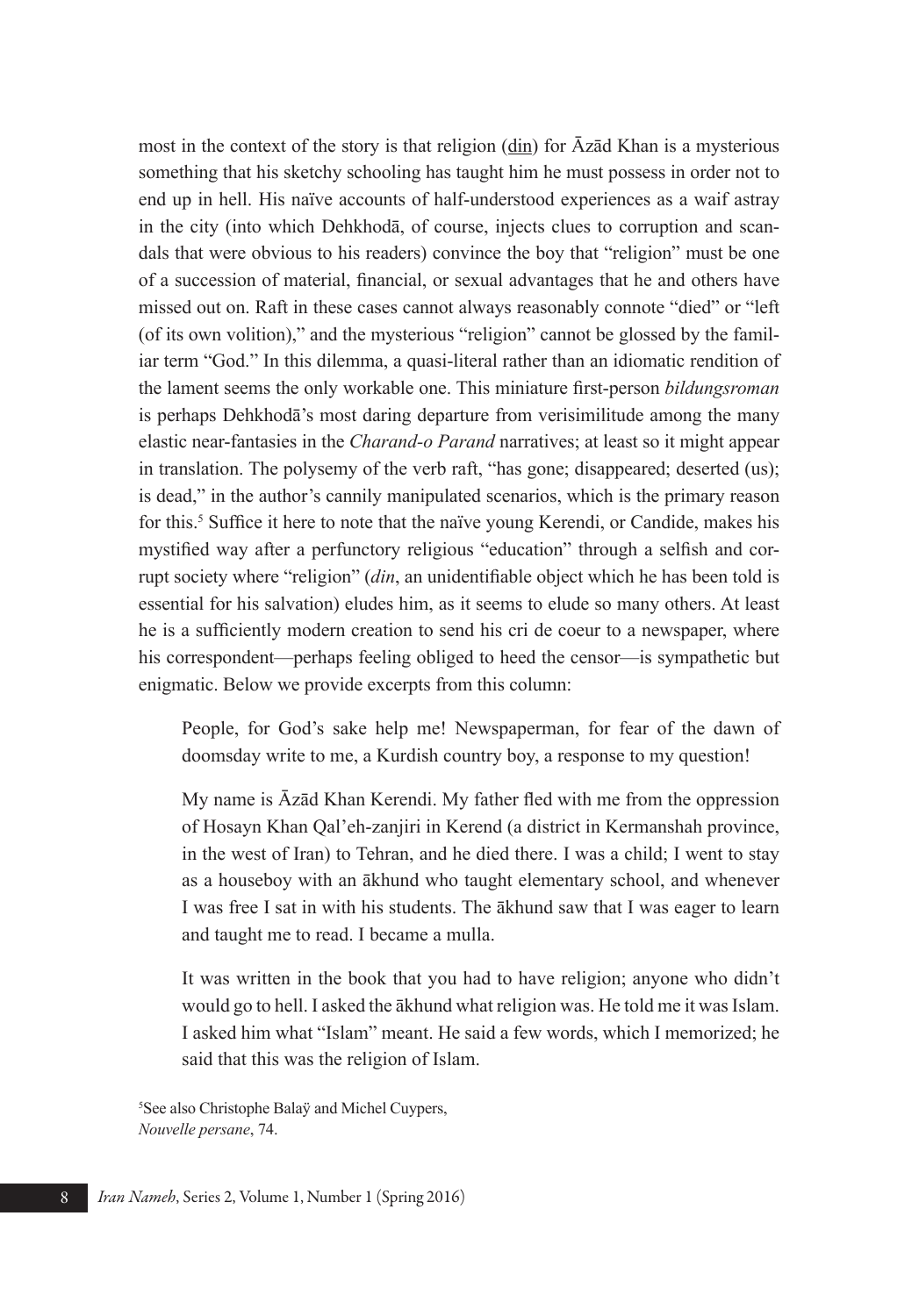Then I grew up. The ākhund told me, You're no use to me anymore. I need a houseboy at home that my wife needn't veil herself in front of. You're a grown man; go away! So I left the ākhund's home and went begging. Another ākhund told me to go the house of the emām-jom'eh, the leader of the Friday prayer: he would feed me and give me some money.

It seems that the [Mojtahed] Mirza Hasan Āshtiyāni had taken the endowment of the Marvi School from the emām-jom'eh and was now feeding those who came to his house and also paid them some cash.

When I got to the emām-jom'eh's house I saw a crowd of people in the courtyard. They were all lamenting, "Religion has deserted us!" I was at a loss to understand how religion could have left. I remembered the words that the teacher-ākhund had said to me and wondered if maybe he didn't know that religion is actually the endowment fund. . . .

Not long after, Mirza Hasan died. His son took over the Marvi School. One day about that time I was at the Shah Abd al-Azim shrine when a crowd of divinity students arrived, crying, "Religion is no more!" Later I found out that Sālār al-Dowleh had summoned the coffee shop lad Ahmad Qahvechi to Arabistan, and Mirza Hasan's son had sent the students to Shah Abd al-Azim to turn him back. So now I thought that Ahmad Qahvechi was religion. As it happened, when I saw Ahmad I fell for him. I told myself the students must be right, but I could never have him. This [handsome] boy would have cost me a fortune. I was a beggar. On top of that, how could a boy who was the object of a feud between Sālār al-Dowleh and Mirza Hasan's son ever be mine? I saw that I was bound to go hell, since I had no way of getting religion.

After that I became an errand boy for a dealer in secondhand goods. He had a very pretty daughter and had made a temporary marriage [sigheh] with a pretty girl. Khadijeh the singer charmed his temporary wife, who left the dealer for Ayn al-Dowleh. The dealer had also arranged the marriage of his daughter to a sayyid whose brother was a mojtahed[ranking cleric], but later the girl was abducted from her husband's house. The dealer lamented that religion had forsaken him, though I couldn't figure out which girl he meant. Whichever one it was, I reckoned religion was a good thing! Since I despaired of ever getting it for myself, I resigned myself to hell and gave up hankering after religion. . . .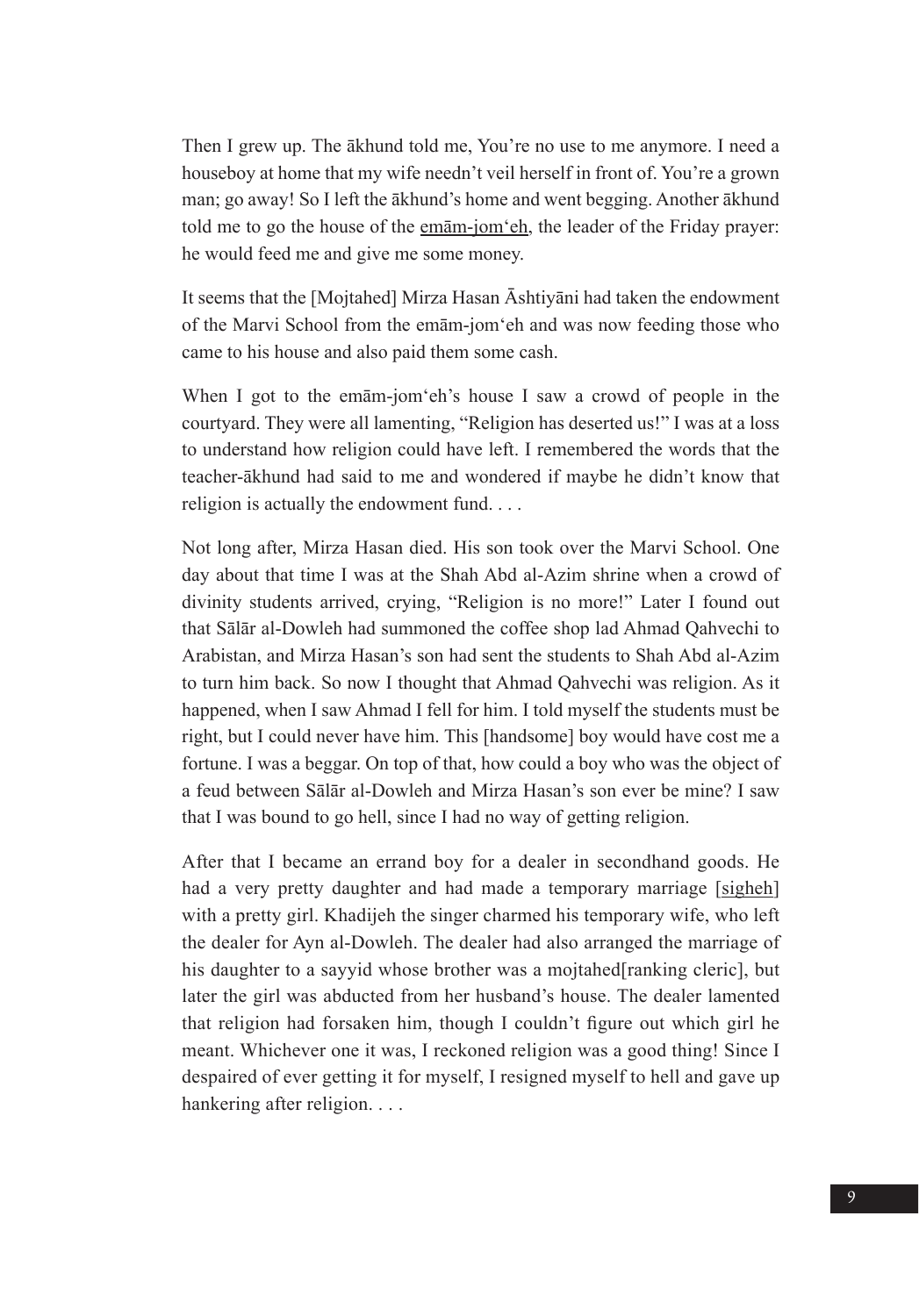Anyway, I'm at a complete loss to fathom which of all these is meant by "religion." Is it what the teacher-ākhund told me? Or the funds of pious endowments? Or the beautiful Ahmad Qahvechi, the coffee shop lad? Or the broker's sigheh and his daughter? . . . . Or something else? For God's sake, and for fear of the dawn of doomsday, tell me, because I'm terrified of going to hell!

The Beggar Gholām Āzād Khan Ali-Allāhi

As seen from the excerpt above, by far the paper's harshest criticisms were reserved for the clerical establishment, those from the lowest ranking members of the caste of mullā, who were blamed for propagating ignorance and superstition, and those belonging to the highest echelons such as mojtaheds and emām-jom'ehs.

Here is another excerpt from a column titled *Qandarun*. 6 This column—continued in the next issue of *SE* but lacking the promised third episode in subsequent issues—differs substantially from all other *Charand-o Parand* items in being less diffuse and more focused and having in every way the makings of a serialized short story or novella.7 Social criticism—of the ulama and the situation of women—is still firmly lodged in the subtext, and the authorial voice-over begins and punctuates the tale at intervals. The life of Hajii Abbās to date is seen in flashback, a retrospective reverie triggered at the end of the first episode by the sight of the hajji's attractive neighbor Roqiyeh.

Everybody knows that among us, calling a woman by her own name is wrong. Not just a little wrong, but egregiously wrong. Actually, what's the point of a man calling his wife by her name? Until she has children, he says, Hey! And when she has children, he uses the child's name to call her, as for example: Abul! Fāti! Abu! Roqi! and so on. The wife answers, Uh-huh! Then the man says his piece, and that's it. Otherwise, to call a wife by name is plain wrong.

In the month of the sacrifice [Dhu'l-Hijja] last year, on a Thursday, Hajji Mulla Abbās came home around noon after several nights spent away. At the doorway he coughed twice, said once, Yā Allāh, and called, Sādeq!

His wife came bustling from the brazier, on which she was roasting indigo leaves for eyeliner, toward the hallway, and the neighbor women in the courtyard, two of whom were applying eyeliner in their indoor clothes [a

6 Published in SE No. 27 (29 April 1908) and No. 28 (May 5, 1908). 7 cf. Balaÿ and Cuypers, *Nouvelle persane*, 95–97.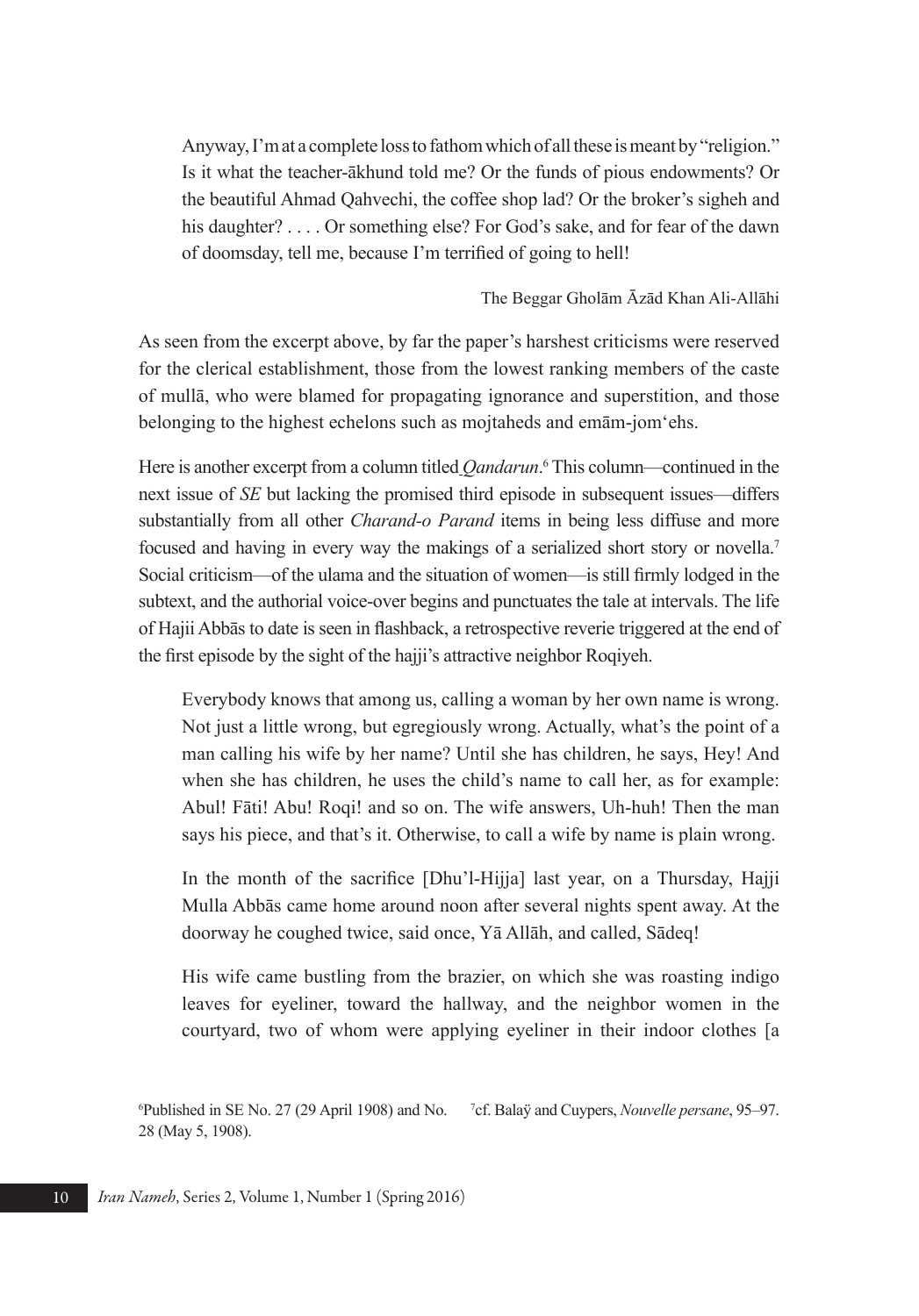pleated overskirt over pantaloons] while a third combed her hair in the sun, ran into their rooms. But one of them, at the moment when Hajji Mulla Abbās entered, tripped and fell flat on the ground, and her short jacket (as all Muslims have seen happen) was forced over the top of her skirt and rode up as far as her shoulder blades. She cried out, Woe! Shame on me! A strange man has seen me undressed! Woe! Oh God, I want to die! And as fast as she could she got up and, clutching a corner of her headscarf tightly over her face, rushed into her room. The hajji's wife meanwhile laughed out loud and said, It doesn't matter, Roqiyeh! Hajji is your brother, in this world and the next.

Hajji Mulla Abbās gave his wife the two loaves that he held in his right arm and the piece of sesame halva wrapped in blue paper clutched in his left hand. They both went into their room, though Hajji Mulla Abbās's eyes were still fixed on Roqiyeh's room.

Hajji Mulla Abbās was originally from Kand, a landless peasant. Up until the year of the last glanders outbreak he had eked out a living with his late father as a muleteer, hiring out the few donkeys they owned to the villagers. When his father caught glanders and died, that was the end of them as a family; he sold the donkeys and came to Tehran to work as a tradesman. For a few days in Tehran he sold sieves from Istanbul, fans for keeping braziers alight, and pajama drawstrings and at night went to the mosque of the Yunos Khan madrasa to sleep. His merchandizing did not prosper, what with the high cost of living in Tehran and his own profligate leanings. For instance, somehow or other he had to have a chelow kebab once a week, and on the other days two sangak loaves and a one-abbāsi pot of soup hardly sufficed him.

Finally, one Friday afternoon he went into the courtyard of the madrasa to take a nap and happened to see some unexpected things that set him thinking. So he went to see one of the ākhunds and got him to spill the beans by asking, That woman who was just here—was she your wife?

The ākhund said, Muslim, what would I want with a wife? With all these women hanging around Tehran, what would I need a wife for?

Abbās understood all that he needed to and without any shyness asked about the rates. The cleric told him, Five shāhis, ten shāhis, and if she's very young, one qerān tops.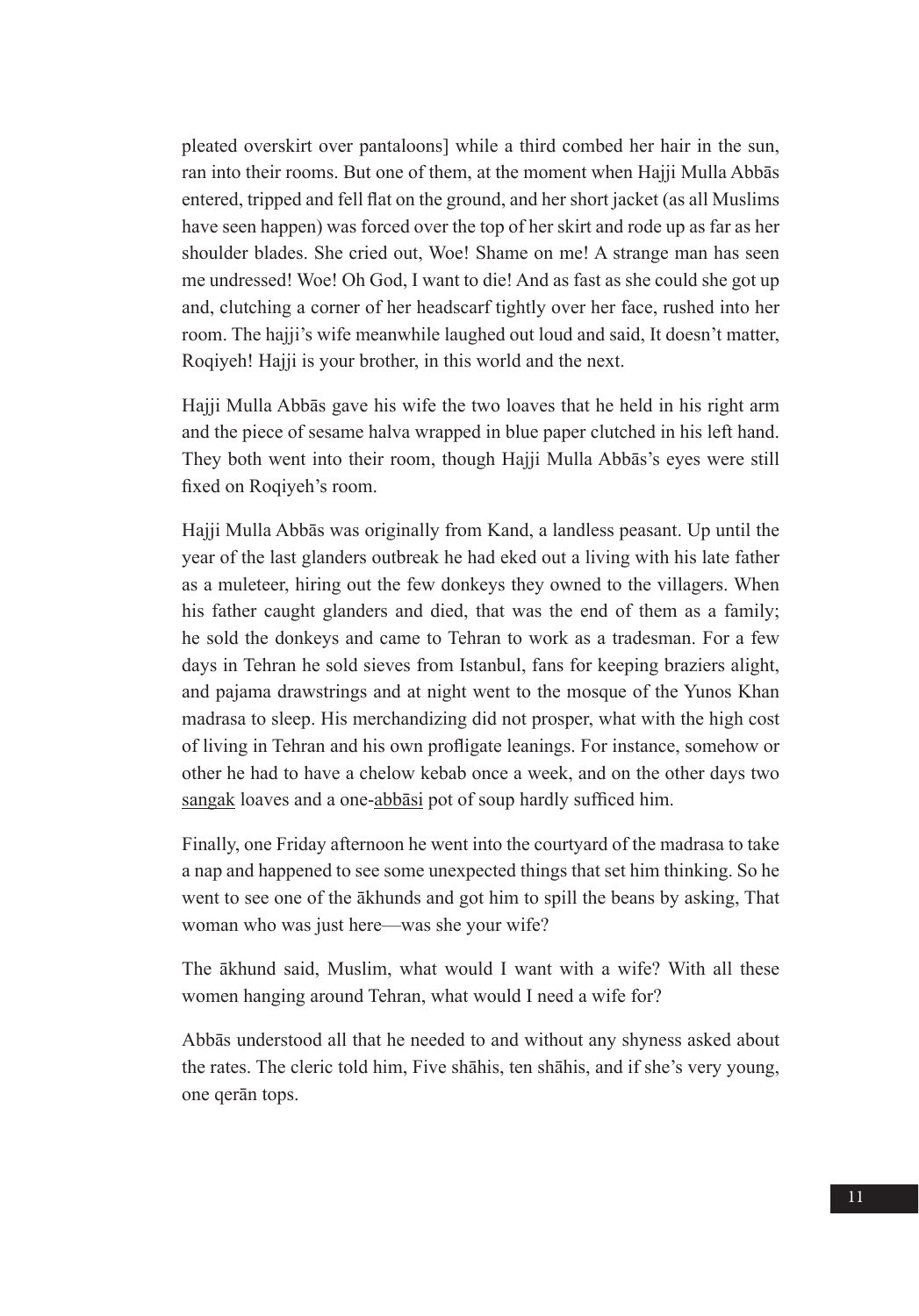Abbās heaved a sigh and said, You ākhunds have it made.

The cleric asked, What's the matter, don't you have a place to live?

No, Abbās told him.

Do you have any money? asked the cleric.

Yeah, said Abbās hesitantly.

OK, said the cleric. Since you're a stranger here, my cell is your home. Friday and Saturday are my days off, when some postmenopausal women hoping for marriage, sometimes widows, and young virgins too, come around; you can come—I am at your disposal.

Abbās thanked the cleric and thereafter submitted more or less to his will, and bit by bit the money from the sale of his donkeys was running out.

One day he asked the ākhund, I wish I could become a theology student.

No problem, the latter replied. You can read, can't you?

Of course, replied Abbās. I learned a little bit of reading in the village because my father forced me to. I can read Yā Sin and Al-Rahmān and Yusabbah very well.

Very good, that's enough, said the cleric. Immediately he brought out an old outfit of his own and a tattered turban, saying, The cost of these is two tumans—I'll give them to you on credit; pay me when you have the money.

And indeed, in a few minutes Abbās was a full-fledged ākhund, quite delighted at the way he looked. Starting the next day, he attended the course on exegesis taught by the madrasa's mojtahed and was allocated a half cell and a one-tuman monthly stipend plus two qerāns and five shāhis for lamp oil. Six months later, Ākhund Mulla Abbās was participating everywhere in the commemorative prayer gatherings held at annual and forty-day intervals, banquets, and rowzehkhwānis. He also read the prayers at funerals and performed, on commission, proxy fasts and prayers and the recitation of the whole Qur'an during special periods. From his contact with the other students he learned to thicken the Arabic consonants, overdoing it so as to pronounce even h like h and alef like 'ayn, s like  $s$ , and  $z$  like  $z$ ; then he presided as Qur'an reader in the [major] mourning rituals.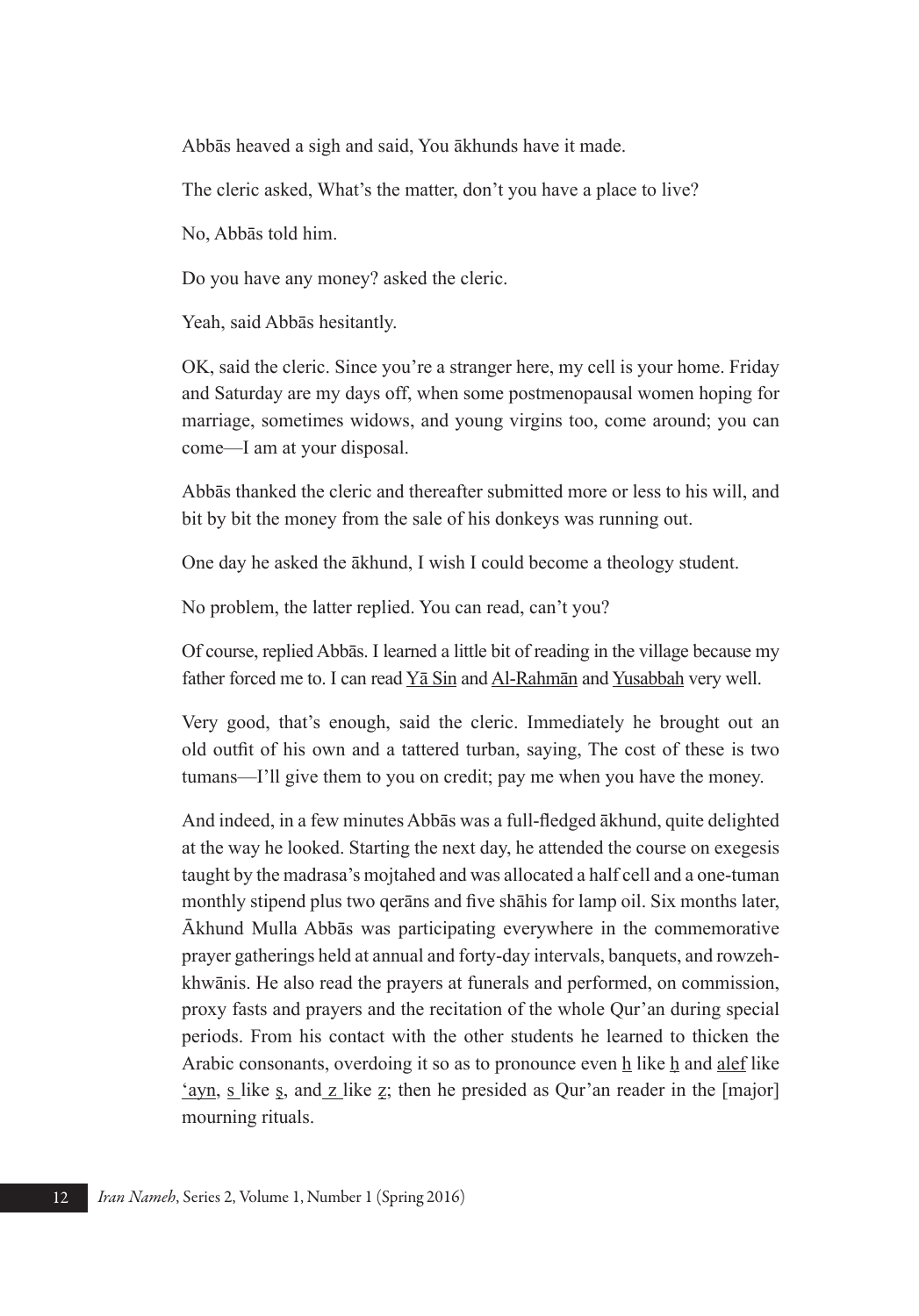But the real rise of Āqā Shaykh began when he heard that the mojtahed of the madrasa was appropriating half of the waqf revenues for himself, contrary to the will of the donor and indeed in contravention of the regulations governing pious endowments. So he gradually started to mutter insinuations and then openly to defy the teacher, and one by one the other students joined in. The mojtahed realized he would have to buy off the ringleader of the rebellion, who was Mr. Mulla Abbās. Accordingly he gave the ākhund a three-hundredtuman stipend out of the tithe paid by one of the neighborhood magnates, in order to make the hajj; Mulla Abbās took the cash and set off for Mecca. He made sure, of course, to beg at least two-thirds of his expenses for the journey from his fellow-pilgrims.

When the ākhund retuned from Mecca, with just those liras he had earned by conducting rowzeh-khwānis for Iranian merchants resident in Istanbul and Egypt, he had left, all expenses paid, 225 tumans. He went straight to his old madrasa, but the mojtahed—ostensibly to comply with the waqf regulations; in reality to get rid of that nuisance Hajji Mulla Abbās—had given his half cell to somebody else. He made a fuss and expostulated, and might have been able to get his room back somehow, but his heart wasn't in it. Because now Hajji Mulla Abbās was rich, a man of some consequence. It was time for Hajji Āqā to get married and settle down in a house of his own with a life of his own. How long was he supposed to squat in a corner of a madrasa waiting for Thursdays and Fridays? Hajji Āqā decided to get married and asked all his friends and acquaintances, if they came upon an attractive and well-to-do virgin, to let him know.

One day a local grocer informed Hajji Āqā that there was an orphan girl on his street whose father had been a merchant, and though young, she was of a noble family and, so far as he had heard, pretty; it seemed to be not a bad match. Hajji Āqā followed up on this, and he brought home a girl of eleven, with a dowry of five hundred tumans. This was that same Sādeq whose maiden name was Fātemeh and who was now known by the name of the son she had borne to Hajji Āqā. . . .

Dehkhodā was arguably the founder of modern Persian prose fiction and satire. Not only in language, where his fluid semi-colloquial style and transcribed reproduction of everyday speech, and apt use of proverbs, catchphrases, and folklore anticipated better-known writers (Mohammad-Ali Jamālzādeh by more than ten years, Sādeq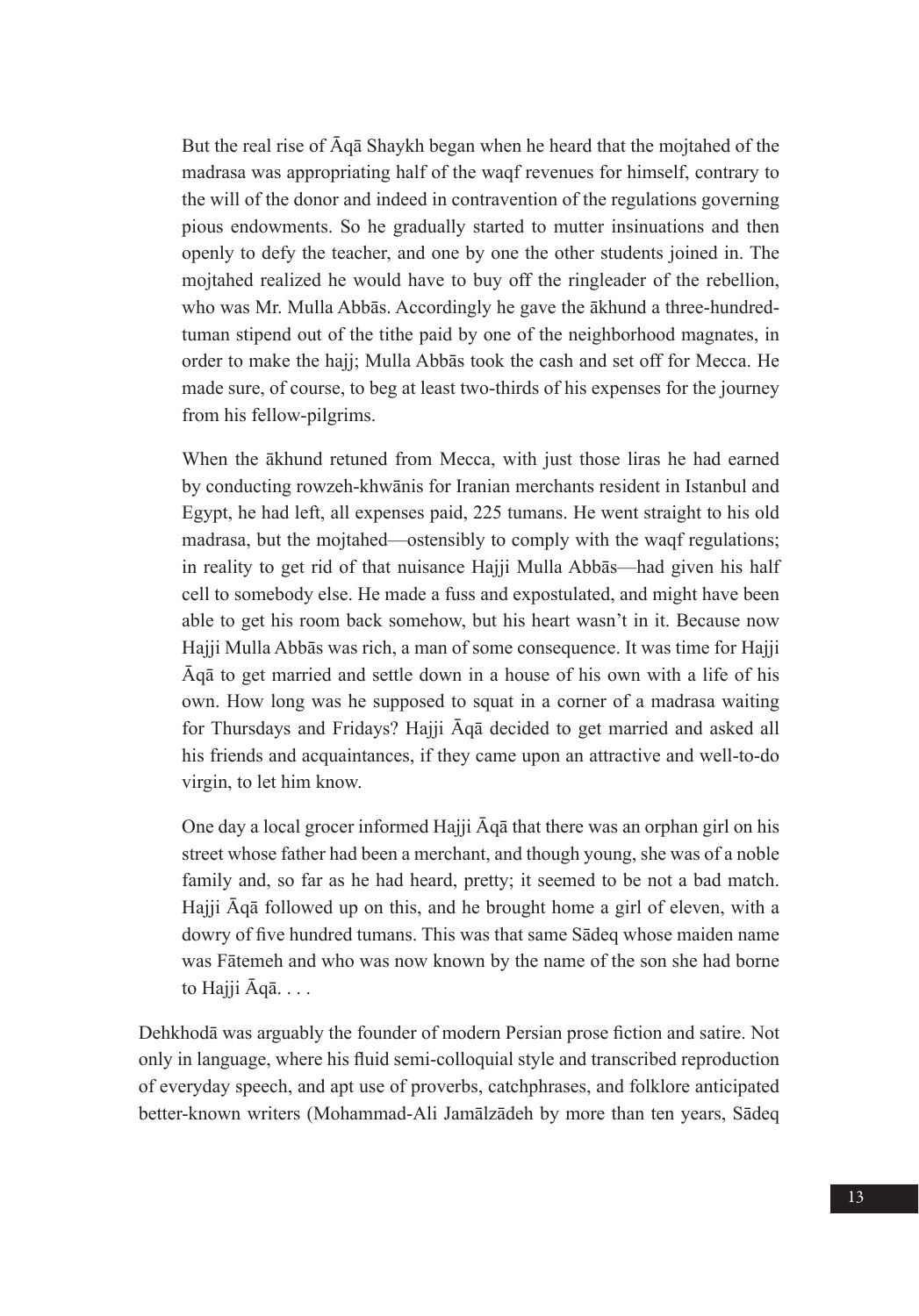Hedāyat by twenty); but also in satirical technique and subject matter. His unfinished story "Gum" (*Qandarun*) is a tantalizing glimpse of the full-length fiction he might have produced. (Indeed, it may have been intended as a bid to break free of the stigma of journalism for the more prestigious category of a writer of serious literature.)

The opening episode begins, and ends, with a pointed jab at the etiquette of a man's not addressing even his own wife by name—not even by her title of "wife," but one step removed, by the name of her (or rather, his) son. This indirection is not limited to Iran, or even other Muslim countries, but occurs also in some English-speaking societies ("Muvver!" in the stereotyped Cockney's summons to his wife). Generally seen as a euphemism in the cause of public modesty, it is in effect an overt denial of a woman's identity and autonomy.

Interestingly, inappropriate use of a wife's name springs the plot in Hedāyat's short story "Hajji Morād" (1930), The protagonist, a bazaar shopkeeper who had inherited his title from his father without having made the pilgrimage to Mecca, is nevertheless respected in his milieu and proud of himself. On his way home one evening he muses over the good and bad points of his wife, settling on the bad ones (her acid tongue for which he beats her—and her scorn for his fake title), working himself up into a quiet rage and resolving to beat her when he gets home. Suddenly he sees what he takes to be his wife (recognizable by the white trim of her *chādor*), evidently outdoors without his permission and now passing him without an acknowledgment. Seeing red, he calls her by name: "Shahrbānu!" The woman rounds on him for his impertinence and threatens to call the police. Convincing himself that she has disguised her voice (a trick of hers, as he claims to himself, and to the onlookers), he slaps her. Of course she turns out not to be his wife, and the police—oh so politely, but to his mortification and humiliation—fine and publicly flog him.

Hajji Mulla Abbās, the semi-literate ex-seminarian in "Gum," is a genuine hājji (having blackmailed his teacher into giving him a stipend to make the pilgrimage), and has climbed the pecuniary and social ladder by small-time religious transactions rather than commercial steps. He tolerates his wife with a contempt similar to that of Hajji Morād, but we are not privileged to witness the results of this (if any). Hedāyat's other fictional hajji, the anti-hero of his later and well-known novella, "Hajji Āqā" (1945), is another fake—a devious bazaar-raised businessman whose wealth and connections make him a sought-after player in political circles of World War II Iran. Here the overriding vice on display is hypocrisy, which *Charand-o Parand* columns also pillory constantly in the actions of real persons.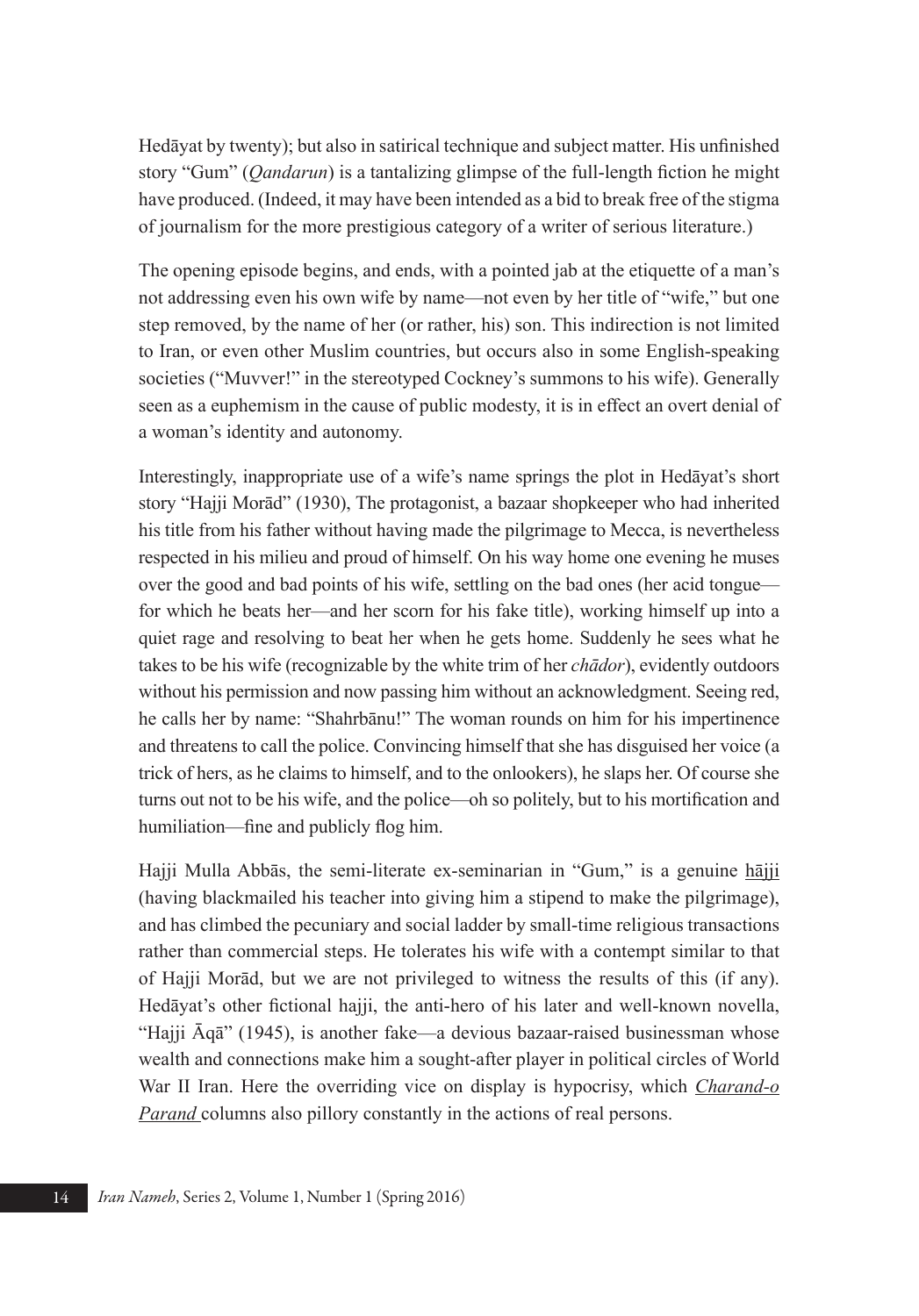But religion, and in particular Imami Shi'ism, in the form of ignorant and hypocritical mullas, and patriarchal prejudice and primitive superstitions promoted to the status of divine laws, provides a frequent target for both these satirists. Hedāyat's "Alaviyeh Khanom," "Talab-e Āmorzesh," and "Mohallel" echo many of the abuses highlighted by Dehkhodā in his short, fictional "letters to the editor" and domestic dramas that populate the *Charand-o Parand* columns. In both, women are the most frequent victims of lower-rank clerics, their own superstitions, or respected members of society with pious labels. The hajji in particular seems to have become a stock character in early modern fiction, portrayed as "fanatical, conservative, and stingy" and representing "a social force inhibiting progress" by Jamālzādeh, Sādeq Chubak, Iraj Pezeshkzād, and Ja'far Shahribāf, as well as Hedāyat and Dehkhodā.8

## **Dehkhodā as Religious Reformer**

The columns cited above might give the impression that Dehkhodā was not just anticlerical but anti-religious. In fact, Dehkhodā was equally committed to reforming Islam. He wrote a series of editorials (*SE*, Nos. 12 through 16) that called for the establishment of a rationalist Islam based primarily on the Qur'an and the legacies of early Islam. These editorials wove a new narrative about the history of humanity, where Dehkhodā referenced the Qur'an and prophetic hadiths, ignoring most other Shi'i sources.<sup>9</sup> Indeed, except for the figure of Ali, other Imams or Shi'i hadiths were rarely referred to.

*SE*'s criticism of the religious establishment centered on the argument that popular and ritualistic Shi'ism, which focused on veneration of the Imams, was anathema to both early Islamic principles and the requirements of a modern rational religion. In their rituals, Shi'i believers prayed to the Imams and offered them sacrifices so that the Imams might intercede on their behalf, grant their wishes in this world, and secure them salvation in the next. In a new interpretation of Qur'anic verses on *tawhid and shirk*, Dehkhodā criticized the notion of intercession and the rituals that facilitated them as a form of *shirk*.

He also offered a dramatic reinterpretation of the concept of khatamiyat"<sup>10</sup> the notion that the Prophet Mohammad was the Seal of the Prophets. The ulama had

8 Kamran Talattof, *The Politics of Writing in Iran: A History of Modern Persian Literature* (Syracuse: Syracuse University Press, 2000), 23-24 and note 24.

9 Authorship of these SE editorials, which are often not signed (by Dehkhodā or Mirza Jahangir Khan), has long puzzled scholars. But the *Loghatnāmeh* states that Dehkhodā wrote all the editorials and all the *Charand-o Parand* columns, except for the editorial in No. 20, which was written by Mirza Jahāngir Khan Shirāzi. See *Dehkhodā's Loghatnāmeh*, s.v. "*Sur-e Esrāfil*." 10See the editorial in *SE*, No. 13, 3.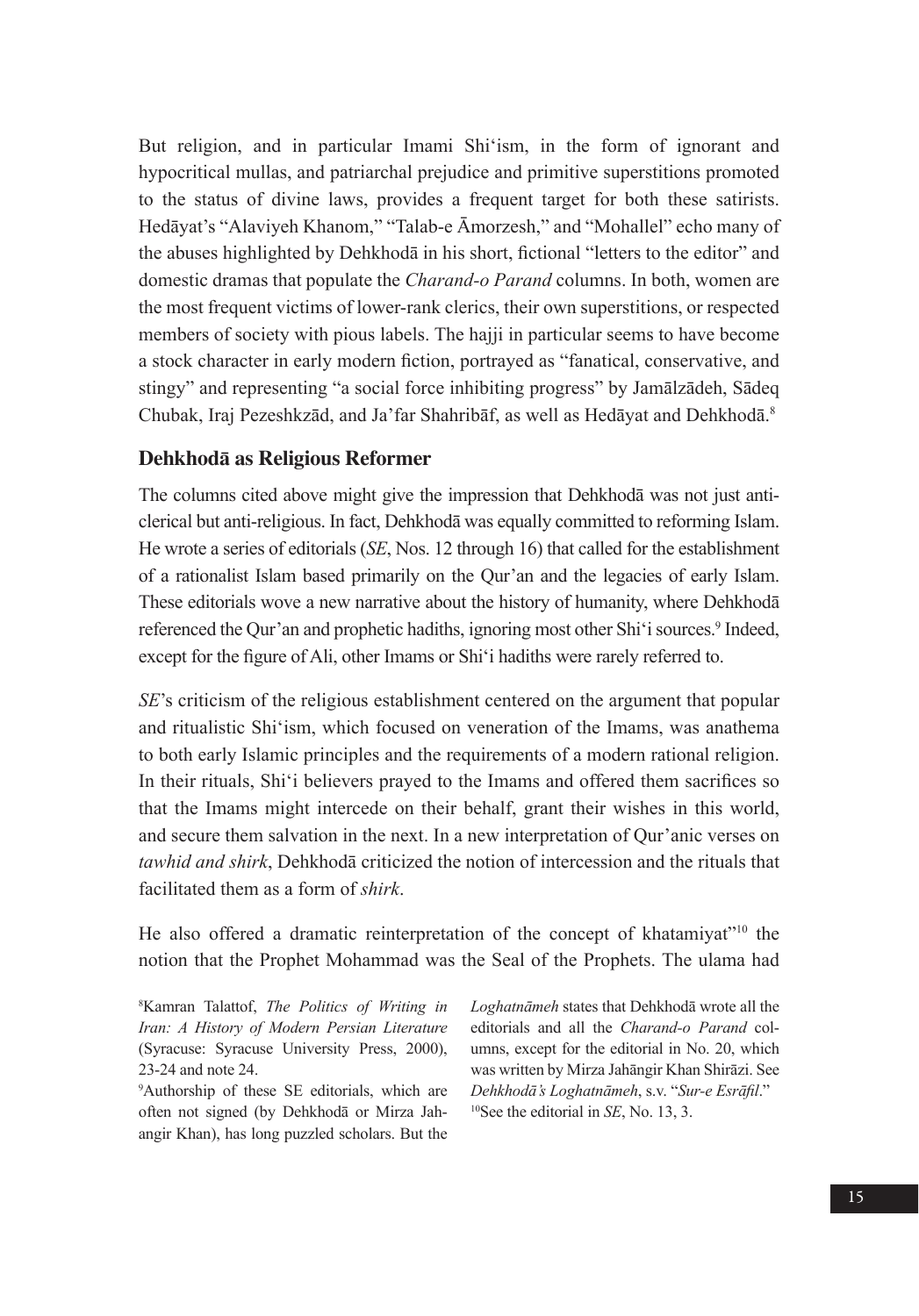maintained that humanity had reached its highest degree of perfection with Islam and the task of the *mojtaheds* was simply to safeguard this knowledge. Dehkhodā challenged this interpretation. With Islam, he said, human beings had achieved the stage of ensāniyat and gained the potential to decide important matters of life on their own. There was no limit to human progress. No one could predict when human beings might reach a state of perfection. No "mojtahed," "governor," or "doctor" could predict such a time. This statement was not "injurious to our Muslim religion." It only harmed "those who had convinced others that *they* had reached the state of perfection—that no one else was worthy of such a high rank and dignity" in the universe.<sup>11</sup>

He proceeded to argue that early Islam had a constitutional form of government and that after the Rāshidun Caliphate (the first four caliphs of Islam) the practice was lost to Muslims. By invoking the legacies of all four early Muslim caliphs and not just Ali, whom Shi'ites revere as the sole legitimate heir to the Prophet, Dehkhodā attempted to bridge the divide between the Shi'i and Sunni worlds.

He also established continuity between early Islam and modern (Christian) constitutional forms of government, suggesting that Christianity had only perfected early Islamic principles. Today "we need to borrow terms from Western languages," where much effort has been exerted to "further" the notion of constitutionalism, and new terms had been coined such as "politics," "reactionary" or "conservative," terms which still had no Persian equivalents. "Politics," for example, referred to issues pertaining to one's livelihood and not matters of "Judgment Day or somebody's religion." In its efforts to castigate superstitious beliefs, *SE* was simply following the examples of the Qur'an, while discussing contemporary political issues in Western terms.

In *SE* No. 16, in an editorial titled "Muslims and Shirk," Dehkhodā criticized another central tenet of Shi'ism, the concept of the religious intercession (*shafā'at*) of holy figures (such as Shi'i Imams) or of ritual practices. He linked the very notion of intercession, a central tenant of Shi'ism, to shirk. He claimed that according to the Qur'an one could appeal to God or Mohammad, but not to anyone else for intercession. To prove his point, he quoted a number of suras from the Qur'an, as he generally did with other arguments. These included *Yūnus* (Jonah) 10: 3: "Surely, your Lord is Allah, who created the heavens and the earth in six days, then was

<sup>11</sup>See the editorial in *SE*, No. 14 (19 September 1907), 3.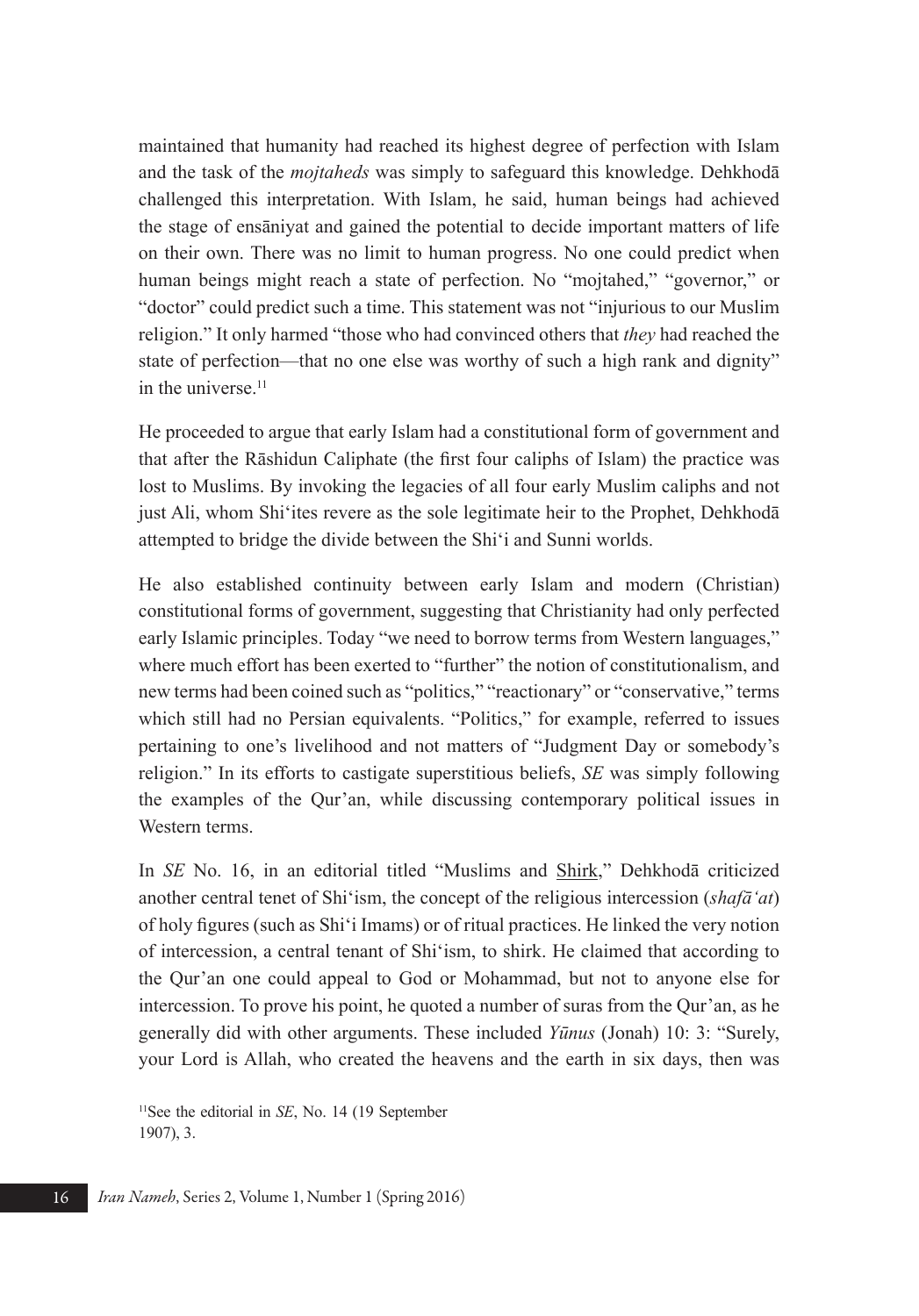established on the throne, regulating all things. No intercessor (can plead with him) except by His leave. That is Allah, your Lord; so worship Him." In addition, Islam approved of only one manner of intercession, i.e., repentance (*tawba*), by which the believer promised not to engage in the same act again and to observe other requirements. Furthermore, the possibility of repentance was open only to the living and not the dead. The sura *Ghāfir* ("Forgiver [of sins]"; also called *al-Mu'min* "The believer") had warned about Judgment Day, "when the hearts will be choking the throats. The wrong-doers (*zālimīn*) will have no friend nor intercessor who might be heeded" (40: 19). From these and many other verses where the term *shafā'at*  appears, Dehkhodā concluded, "appeals to those other than God, in any name or any manner, suggested belief in the power of intercession." And according to the Qur'an, belief in intercession is tantamount to *shirk* (polytheism).<sup>12</sup> In other columns and essays he directed a veiled attack on a third central tenet of Shi'ism, the belief in the reemergence of the Twelfth Imam as Mahdi on Judgment Day. Thus Dehkhodā was undermining three central pillars of Shi'ism—the notions of *khātamiyat*, *shafā'at*, and *mahdaviyat*. 13

These essays ended after several public attacks on the offices of the newspaper and the temporary closing of the journal. Dehkhodā lamented that he and his colleagues were too frightened to open up this discussion as they had planned and "compare the beliefs of contemporary Muslims with the teachings of early Islam. Since neither was the public ready to hear such things nor had we remained courageous and brave."14 Instead he turned to a social democratic discussion of the economy and the nature of work and capitalism in Iran, an apparently a safer topic than religious reform.

## **Dehkhodā and Other Muslim Reformers**

How groundbreaking were Dehkhodā's ideas on religious reform? If we compare Dehkhodā to the Egyptian Muslim reformer Muhammad 'Abduh (d. 1905), who was roughly his contemporary, we do see some possible overlap. Dehkhodā might have been influenced by 'Abduh, but again the writings of Dehkhodā are unique in terms of content, style, and the intended audience. In his *Risālat al-Tawhid*, published in 1897, 'Abduh wrote about the Qur'an as a logical text, "which spoke to the rational mind and alerted the intelligence" (p. 32).15 He condemned the rote memorization of religious texts and blind adherence to religious leaders (*taqlid*), insisting that "Man

15Page references are to Muhammad 'Abduh, The Theology of Unity, a translation of *Risālat al-Tawhid* by Ishaq Musa'ad and Kenneth Cragg (London: George Allen and Unwin, Ltd., 1966).

<sup>12</sup>See the editorial in *SE*, No. 16, 3.

<sup>13</sup>Soroudi makes a similar argument. See her

<sup>&</sup>quot;*Sur-e Esrafil*, 1907-08," 236.

<sup>14</sup>See *SE* No. 16, 3.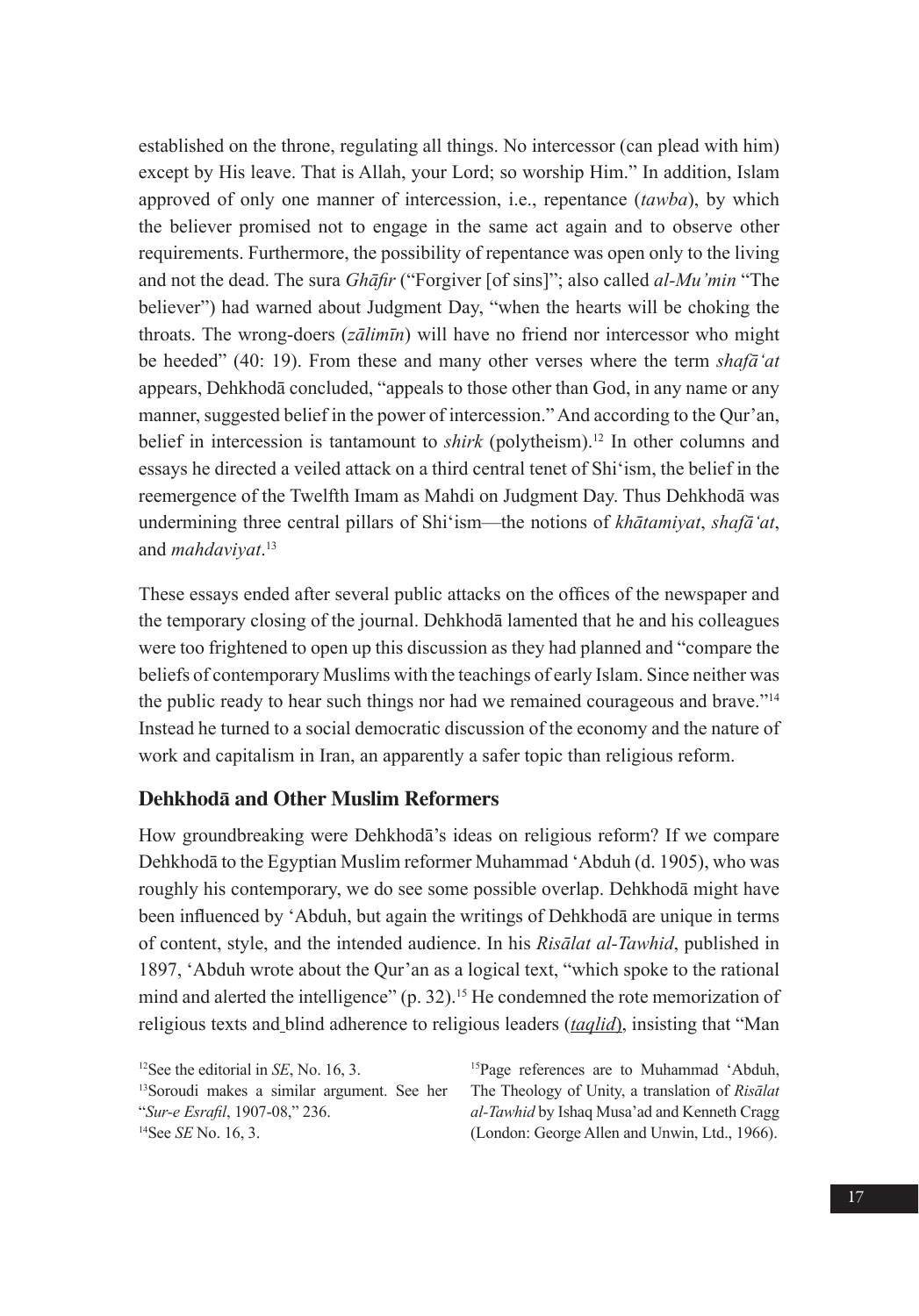was not created to be led by a bridle" (p. 127). He also argued that the Qur'an had anticipated the Christian Reformation in ensuring that divine scripture was available for all to read, and even quoted a "western philosopher" to the effect that intellectual awakening came to Europe as a result of increased contact with Islamic culture and scholarship in the sixteenth century (p. 128). 'Abduh similarly devoted much space to the doctrine of free will and its discussion and limits in the Qur'an (p. 32). Finally, he emphatically denounced the practice of intercession (*shafā'at*):

[Through Islam] man's initiative was released from its captivity to mediators, intercessors, divines, initiates, and all who claimed to be masters of 'hidden' cults and pretended to authority over the relations men have with God through their works. These 'mediators' set themselves up as disposers of salvation with the power of damnation and bliss. In sum, man's spirit found freedom from the slavery of deceivers and charlatans (p. 125).

However, we should remember that 'Abduh was a Sunni Muslim who found an easy scapegoat in non-Muslims and Shi'i Muslims for the downfall of the Muslim Empire. He maintained that Shi'ites had caused the first civil war (*fitna*) in the Muslim community after the death of the third caliph, Uthman, and "exalted Ali and some of his descendants to divine or near-divine status." (p. 33). 'Abduh also managed to find a Jewish culprit for this religious transgression, so that he could spare Ali. He pointed to a certain Abdallāh ibn Sabā, who had embraced Islam, and was "an excessive admirer of Ali (whose face God honors)" as the true cause of the *fitna*. (p. 32).

In contrast, Dehkhodā called for a vision of reform that was non-sectarian vis-à-vis Sunnis and respectful toward non-Muslims. He was far too sophisticated to blame the derailment of early Islam, or the fall of the Muslim Empires, on Sunnis, non-Muslims, or foreigners. His praise of early Islam included the first three Caliphs, also claimed by the Sunnis. Nor did he blame only non-Muslims for Iran's past or present problems. In revealing the machinations of the Great Powers, he never reduced Western politics to Christianity's hostility toward Islam, though he was fully cognizant of anti-Muslim prejudices from having lived in the West. Instead, he always looked for native shortcomings when responding to Western adversaries. His various references to recognized minorities of IranــArmenians, Zoroastrians, and Jews – was also always full of compassion, as he insisted on legal equality (*mosāvāt*) for non-Muslims. The one exception lay in his characterization of the Azali Bābi and Bahā'i communities of Iran. Because conservative clerics routinely accused *SE*